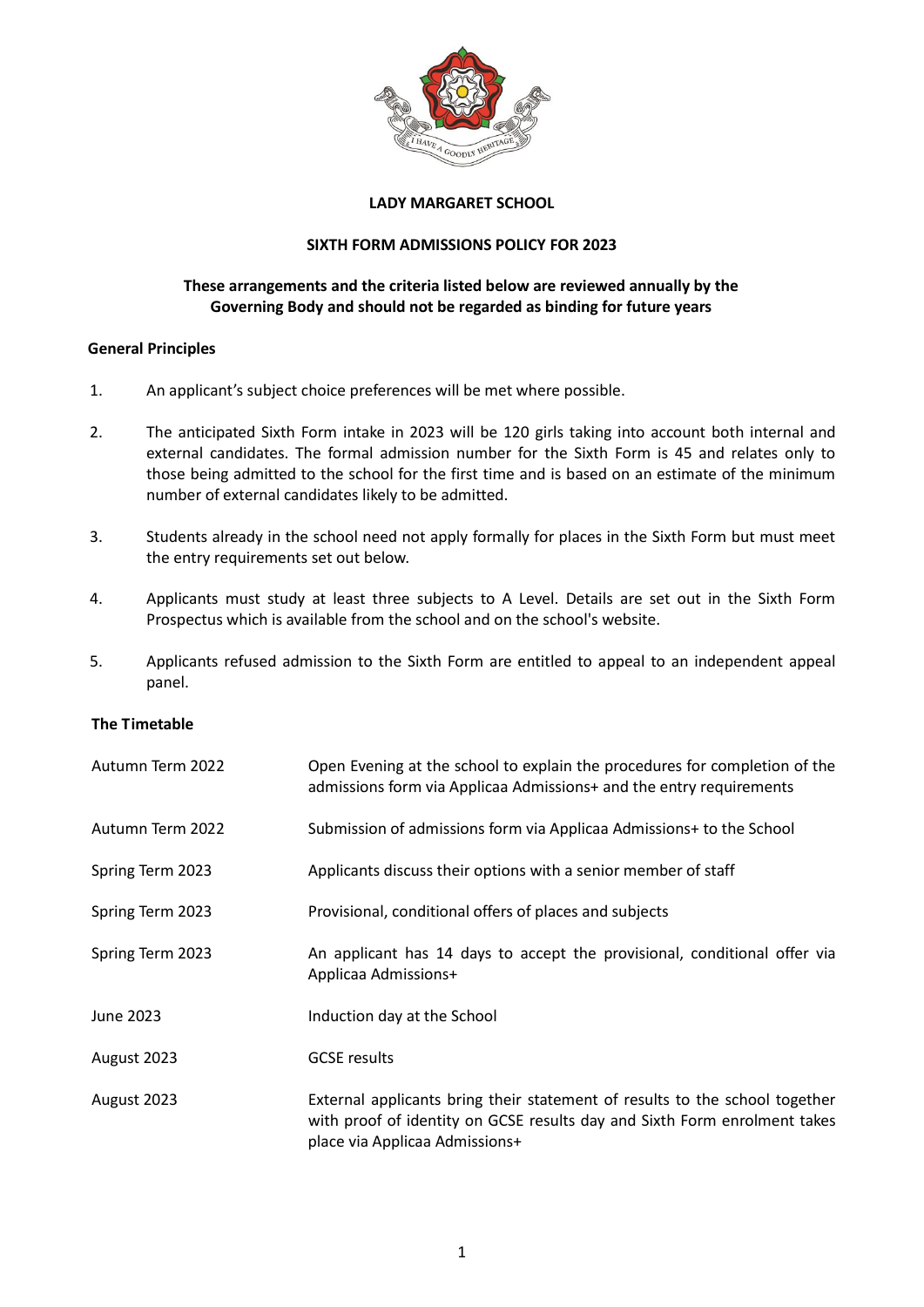## **Entry Requirements**

- 6. Please refer to the school's Sixth Form Prospectus 2023 for full details of the entry requirements for the Sixth Form both for applicants already in the school and for external applicants (including without limitation priority applicants with an EHCP, looked after and previously looked after children).
- 7. The Governors will make provisional offers of places on the basis of predicted grades. However, applicants must achieve or better their predicted grades in order to gain a place. The Governors will make final offers confirming provisional, conditional offers after publication of GCSE results in August 2023. The Governors reserve the right to vary the range of subjects offered at A level and the academic entry criteria (provided that all internal and external applicants for any subject are treated identically) depending upon the level of demand in any year.
- 8. In the case of external applicants "predicted grade" means the grade predicted by that applicant's school. In the case of applicants already in the school it means the grade predicted by the school.

#### **Over-subscription criteria**

- 9. The available courses are set out in the Sixth Form Prospectus. Every effort is made to accommodate the subject choices of applicants.
- 10. The school's published admission number of 45 relates only to those being admitted to the school for the first time. The Governors can exceed that admission number if demand for available courses can be met.
- 11. Where the Governors have not admitted students up to their published admission number, they will not refuse to admit applicants who have met the minimum entry requirements for the school's Sixth Form but whose chosen course (or courses) are full. In these cases, the Governors will offer a place whilst offering alternative course options.
- 12. Subject to the previous Paragraphs, if demand cannot be met, the Governors will give the highest priority to looked after girls and previously looked after girls who meet the academic entry criteria and second priority to the girls who are already in the school. Ties will be resolved by lot. Lots will be drawn by an independent person or body.

#### **Practical points**

- 13. Governors will not interview applicants or their families for entry to the Sixth Form, although meetings will be held to provide advice on options and entry requirements for particular courses. These meetings do not form part of the decision process on whether to offer a place.
- 14. The Sixth Form Prospectus is available from the school on request and may be downloaded from the school's website, along with the Applicaa Admissions+ link to make an application.
- 15. Girls who would like to apply for a place in the Sixth Form (whether already at Lady Margaret School or at another school) should attend the Sixth Form Open Evening in the Autumn Term of Year 11 at which the procedures for application and the entry requirements will be explained. The Sixth Form Prospectus outlines the courses offered.
- 16. The girls will be asked to complete an application form via Applicaa Admissions+, giving details of their current studies. The application form asks for details of the subjects they wish to study at A Level. Their current school will then be asked to complete their predicted grades at GCSE via the platform. All applicants (including without limitation priority applicants with an EHCP, looked after